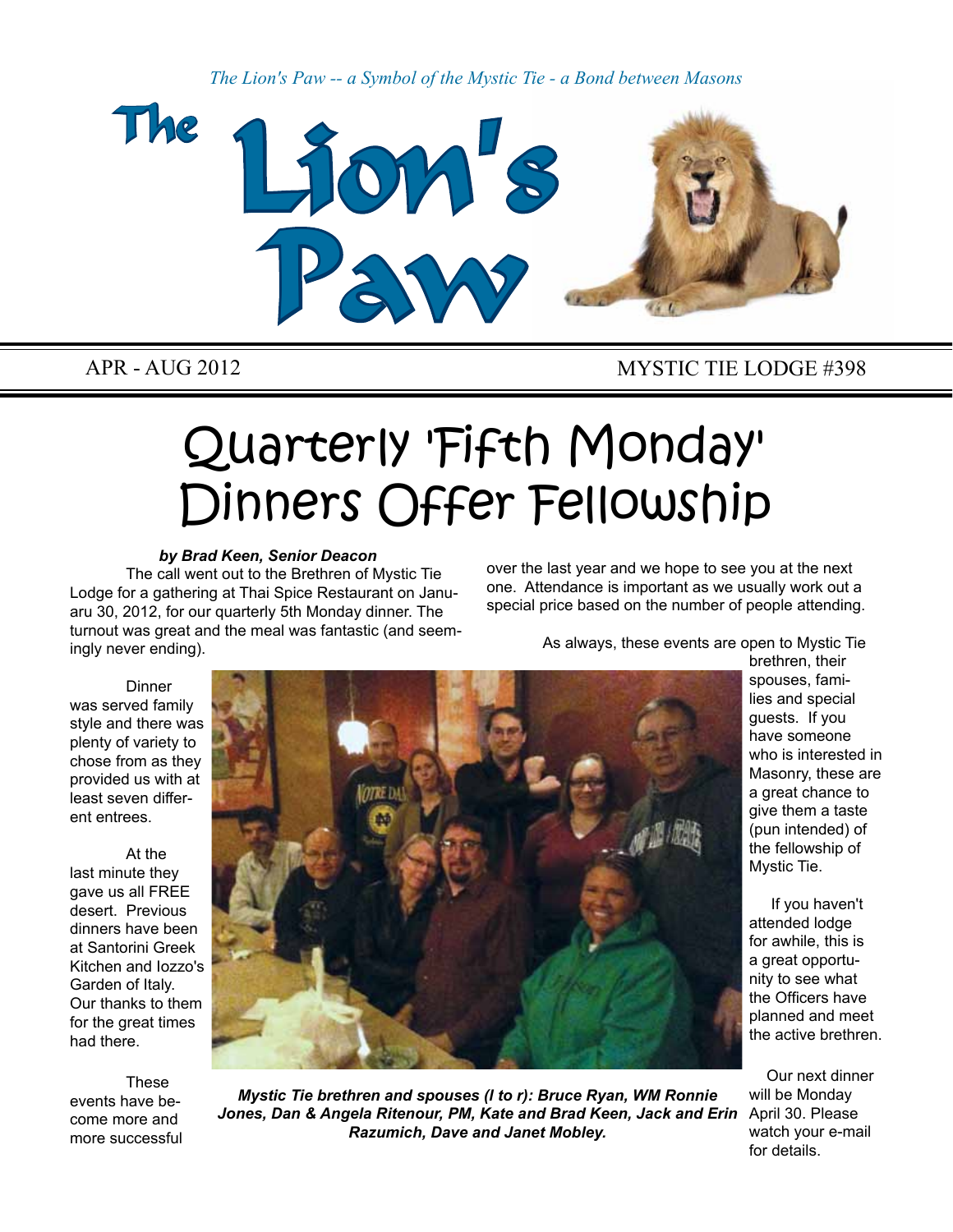### **The Mystic Tie "LION'S PAW"**

### New 5th Floor Tenant

On January 14, 2012 The Grand Lodge of Indiana had the opening and dedication of the Grand Lodge Library and Museum, which is now located in our previous social room. In conjunction with this relocation, Mystic Tie received new carpeting in our reception area and the whole fith floor lobby has been spruced up. The Library has many books there that can be be reviewed and/or checked out while the Museum has many pieces of Masonic Regalia from the past that has been archived and on public display for all to enjoy.



*On January 23, 2012, Mystic Tie Lodge had the privilege of presenting a 50-year Past Master Award to Joseph H Clark, PM. Joe was Worshipful Master in 1962 and the award was presented to him at our Master Mason Degree Banquet in January.*

*In January, Mystic Tie Lodge had the privilege of presenting a 50-year Past Masters Award to Richard D Muir, PM, who was Worshipful Master in 1961. We presented him the award at his residence. Honoring Dick above are (l to r): Tom Everman, PM, Ronnie Jones WM, Pete Mohr, PM.*



**Mystic Tie Lodge #398 5868 E 71st St - #E-115 Indianapolis IN 46220**

 *Change Service Requested*

NONPROFIT ORG. U.S. Postage PAID Indianapolis, IN PERMIT NO. 126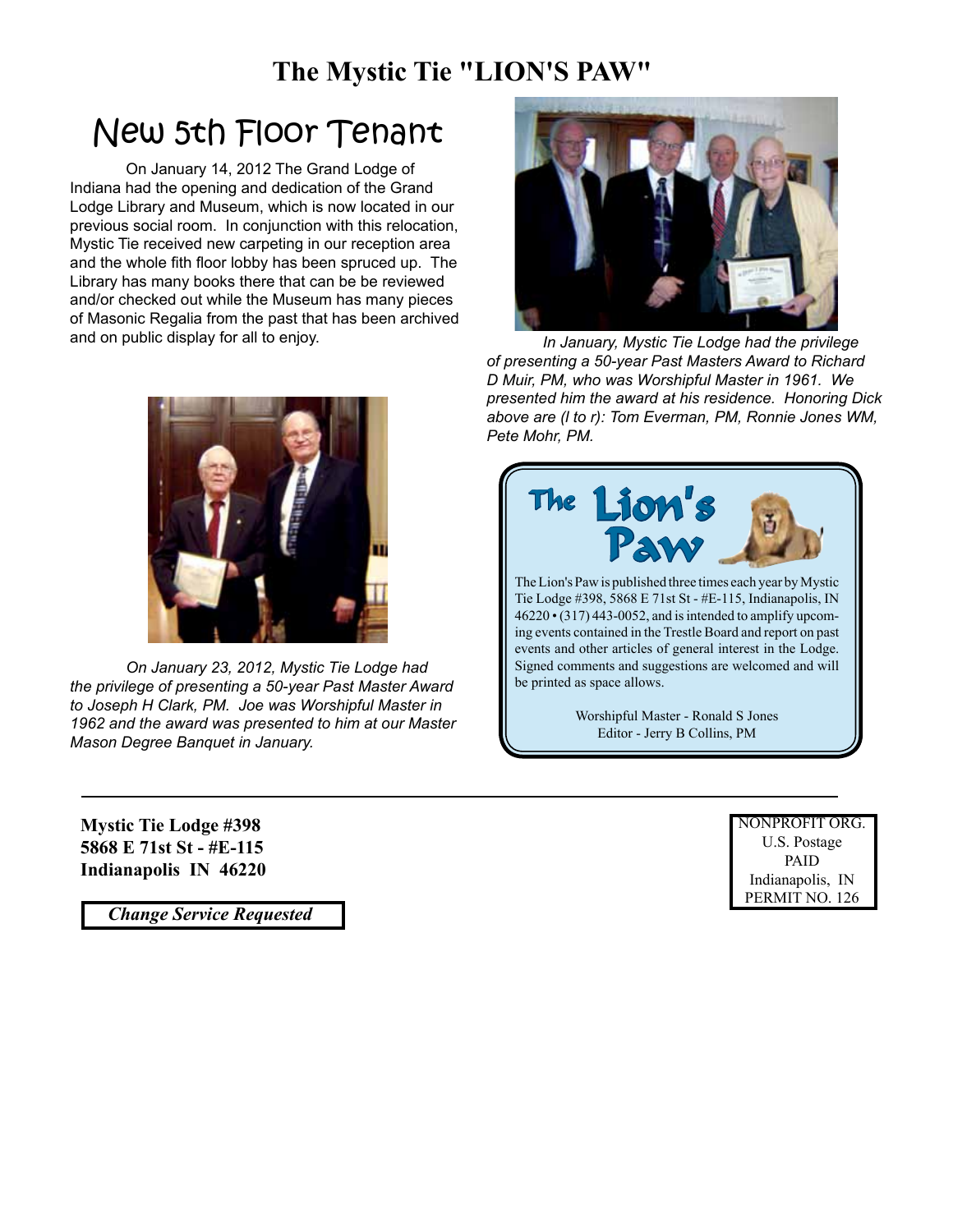### **Mystic Tie Lodge #398**

**Free and Accepted Masons**

**Chartered May 25, 1869 525 N. Illinois St. Indianapolis IN 46204 Temple Phone 317-443-0052 web-site: mystictie398.indianafreemasons.com e-mail: mystictie398@att.net**



**Ronald S. Jones Worshipful Master** C: 442-3022 ronaldjones7149@att.net

**Robb G. Spears Senior Warden** C: 510-4131 rspears21@comcast.net

**Jack Razumich Junior Warden** C:  $462-3464$  john@bjrlegal.com

**Thomas D. Everman, PM Treasurer** C: 414-4993 tdeverman@aol.com

**Jerry B. Collins, PM Secretary** C: 443-0052 mystictie398@att.net

**Bradley K. Keen Senior Deacon** C: 847-0477 bkkeen@aol.com

**David G. Mobley Junior Deacon** H: 859-1321 dmobley@dwd.in.gov

**Robert G. James, PM Chaplain** C:  $501-5211$  rg33james@yahoo.com

**Jody E. Fedor Senior Steward** C: 657-5928 jodyfedor@sbcglobal.net

Cecil A. Taylor, II, PM Tyler H: 257-0311 ctaylor@mibor.net

 **Junior Steward**

#### **TRUSTEES**

**Thomas Everman, PM** 317-788-4137 **Christopher Cox, PM** 317-570-9350 **Michael St. Pierre, PM** 317-881-1234

### **THE DESIGNS ON THE MASTER'S TRESTLEBOARD**

#### **April**

| Mon Apr 2  | Called Meeting - FC Degree  | $6:30 \text{ pm}$ |
|------------|-----------------------------|-------------------|
| Mon Apr 9  | <b>Stated Meeting</b>       | 7 pm              |
| Mon Apr 16 | Called Meeting - EA Degree  | $6:30 \text{ pm}$ |
| Mon Apr 23 | MM Degree                   | 4 pm              |
|            | Dinner & Award of Gold      | $6:30 \text{ pm}$ |
| Mon Apr 30 | 5th Monday Lodge Dinner Out | TBA               |

#### **May**

| Mon May 7  | Called Meeting - FC Degree | $6:30 \text{ pm}$ |
|------------|----------------------------|-------------------|
| Mon May 14 | <b>Stated Meeting</b>      | 7 pm              |
| Mon May 21 | Called Meeting - MM Degree | $6:30 \text{ pm}$ |
| Wed May 23 | Called Meeting - EA Degree | $6:30 \text{ pm}$ |
| Mon May 28 | Dark - Memorial Day        |                   |

#### **June**

| Mon Jun 4  | Called Meeting - FC Degree | $6:30 \text{ pm}$ |
|------------|----------------------------|-------------------|
| Mon Jun 11 | <b>Stated Meeting</b>      | 7 pm              |
| Mon Jun 18 | Called Meeting - EA Degree | $6:30 \text{ pm}$ |
| Mon Jun 25 | Called Meeting - MM Degree | 4 pm              |
|            | Dinner & Award of Gold     | $6:30 \text{ pm}$ |

#### **July & August**

Dark

#### **2012 COMMITTEES**

**AUDITING**: Chris Cox, PM, Tom Scamahorn, PM, Tom Everman, PM, Chad Wining

**CRAFT**: Pete Mohr, PM (828-5176)

**FUNERAL ARRANGEMENTS AND SERVICES**: Jerry Collins, PM (443-0052)

**HOUSE**: Jack Razumich (462-3464)

**MASONIC HOME AMBASSADOR**: Bob Danielson, PM

**MENTOR SYSTEM/DEGREE SCHEDULING**: Jack Razumich (462-3464)

**PETITIONS & INVESTIGATIONS**: Robb Spears (510-4131)

**TEMPLE BOARD REPRESENTATIVE**: Chip Mong, PM

**WEBMASTER**: Robb Spears (510-4131)

## Tidings from the East

Brethren,

I hope that everyone is having a good year so far. I will be glad to see Spring arrive. I have had the honor and



privilege of presenting two (2) Fifty Year Past Masters Awards this year. The two people that received this award were Richard D. Muir PM and Joseph H. Clark PM. Dick Muir was Worshipful Master in 1961 and we presented him the award at his residence on January 16, 2012. The people present that day were myself, Tom Everman, Pete and Barb Mohr. A nice visit was had by all with him. The other

recipient of the award is Joseph H. Clark. Joe Clark was Worshipful Master in 1962. His award was presented to him at our Master Mason Dinner on January 23, 2012. We had just raised his grandson, Rob Hoye last Fall.

I realize that we are not very busy at this time with degree work, but our House Committee is busy working on events for us to attend. We just had an outing at Thai Spice on the Southside as one of our "Fifth Monday" gatherings. A good time and fellowship was had by all. Our House Committee is working on taking a tour of the Sun King Brewery Downtown in March. Our House Chairman Brad Keen is always looking for ideas for activities for us to do. If you do not like Degree Work and want to socialize with your fellow brethren, this would be the perfect opportunity. This would also be an opportunity to meet your fellow Lodge Officers and have a good time. We are starting Lodge Visits this year and our Senior Steward Jody Fedor is coordinating our visits. If there is a Lodge you would like to visit, just let Jody or one of the Lodge Officers know and we will try to accommodate.

As time moves on and we start doing more Degree work, come out and support your fellow Lodge Officers. It makes us feel good and it also gives a good impression to the candidate. If you have any ideas or suggestions on things we can do or improve, just let us know. Just remember, as Lodge Officers we are here to serve you.

 *~~Ronnie Jones - Worshipful Master*